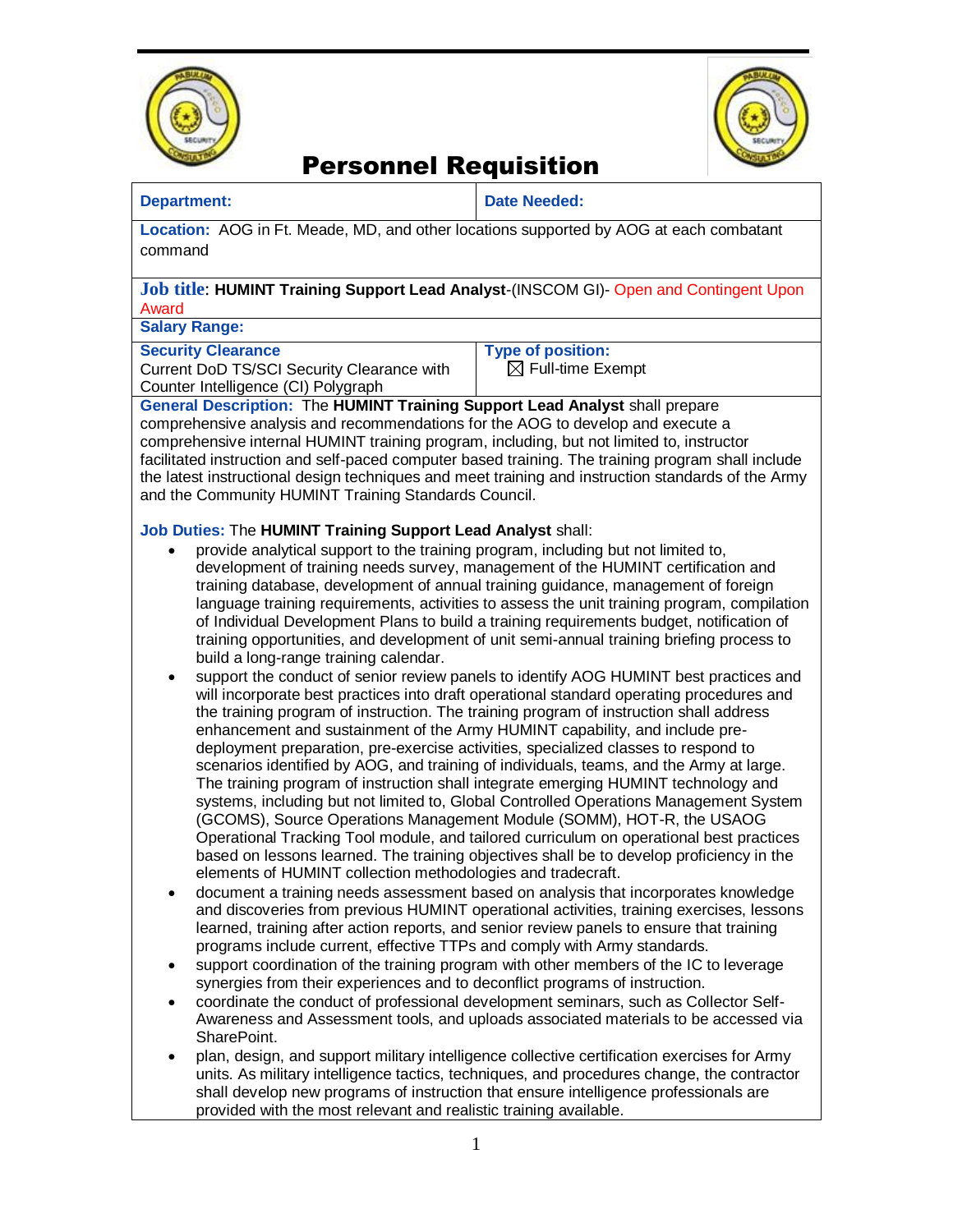



# Personnel Requisition

 emphasize the development of modular lesson plans and training support packages to permit delivery of training by geographically dispersed soldier instructors. Additionally, the contractor shall provide reach-back support to units deployed globally in support of real world operations to assist with applying training concepts and materials to daily operations.

## **Work experience requirements:**

## **Specialized Experience:**

- 10 years knowledge and experience with intelligence operations and in assisting with drafting expert assessments across operations priorities on behalf of the stakeholder, with specialized experience in:
	- o Prior collection management experience in any discipline; or Knowledge of HUMINT operations; or
	- o Experience writing analytic products following IC directives and guidance.
- 3 years of experience with working in the intelligence community
- 5 years of experience with data analysis in the DoD or IC
- Expert knowledge of Army structure and defense level intelligence operations: intelligence collection, fusion, analysis, production, and dissemination for intelligence databases and products.
- Expert knowledge and experience with intelligence automated systems, especially imagery analysis, signals intelligence and exploitation tools and libraries
- Detailed knowledge of DIA, NSA, CIA, DEA, FBI, and Departments of Treasury and State programs and products
- Knowledge of intelligence oversight and security guidelines
- Excellent written and oral communication skills

## **Desirable Experience:**

- Expert capabilities to research, create, develop, and deliver professional briefings, multimedia presentations, and written reports.
- Ability to produce reports incorporating text and graphics to convey complex concepts to senior policy makers
- Experience with assessments, enterprise data integration, governance, and metrics, including the application of metadata management techniques and data modeling and design
- Experience with the application of quantitative and qualitative analytic methods, including the design, development, and management of statistical models and enterprise-wide surveys
- Working knowledge to apply state-of-the-art intelligence analysis tools
- Expert ability to manage research and coordination for projects.
- Expert ability to instruct and interact with small groups on data and information requirements and coordination tasks.

## **Additional Information:**

## **Potential for Teleworking:** No

**Schedule Requirements:** This position shall require the individual to perform tasks during an eight (8) hour work day between the hours of 0900 through 1500 hours for work performed at HQ INSCOM, but is subject to change due to business objectives and goals.